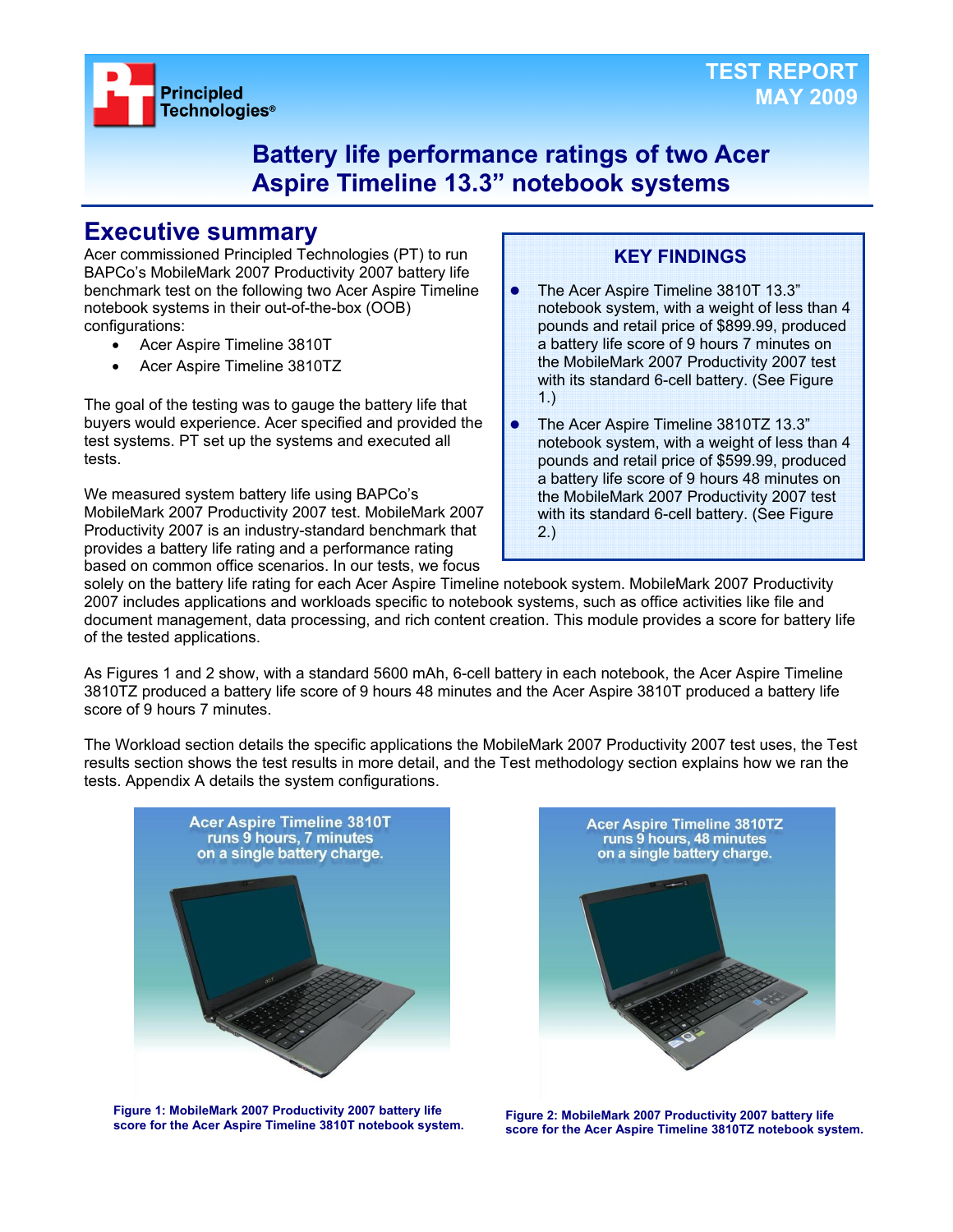

**Figure 3: Alternate view of the Acer Aspire Timeline 3810 notebook systems. The notebook case—identical for both the 3810T and 3810TZ models—fully contains the battery.** 

As Figures 3 shows, the battery with which these notebooks produced these scores is standard size; the notebook case fully contains the battery.

### **Workload**

Our goal was to see how long the Acer Aspire Timeline notebook battery would last running BAPCo's MobileMark 2007 Productivity 2007 battery life benchmark test. MobileMark 2007 is an industry-standard benchmark BAPCo created to measure system battery life and performance.

MobileMark 2007 Productivity 2007 consists of the following applications and corresponding tasks: Microsoft Project 2003 (project management), Microsoft Excel 2003 (calculation sheets), Microsoft Outlook 2003 (emails, calendars, scheduler), Microsoft PowerPoint 2003 (slide presentations), Microsoft Word 2003 (formatted text documents), WinZip Computing and WinZip Pro 10.0 (compressed archives), Adobe Photoshop CS2 (manipulated and compressed images), Adobe Illustrator CS2 (manipulated images), and Adobe Flash 8 (vector graphics, animation).

MobileMark 2007 measures system battery life in minutes. MobileMark 2007 records system

battery life at the start of the Productivity 2007 benchmark, and repeats the benchmark workload until the system battery life is depleted, or until the notebook system powers down due to low battery life. At the seven percent battery life setting, MobileMark 2007 records a timestamp once per minute. At the end of the benchmark, it compares the beginning timestamp to the final (last recorded) timestamp. MobileMark 2007 derives its system battery life rating as the number of minutes between the start and end timestamps.

We followed the run rules that MobileMark 2007 specifies here: http://www.bapco.com/support/mobilemark2007/Manual/rules.html.

## **Test results**

Figure 4 presents the MobileMark 2007 Productivity 2007 median battery life rating for the two Acer Aspire Timeline notebook systems. We conducted one conditioning run followed by three Official MobileMark 2007 Productivity 2007 runs for each machine. (Complete test results appear in Appendix B.) Higher scores indicate better system performance.

|                                          | <b>Acer Aspire Timeline 3810T</b><br>$(67$ nits) | <b>Acer Aspire Timeline 3810TZ</b><br>$(69$ nits) |  |  |
|------------------------------------------|--------------------------------------------------|---------------------------------------------------|--|--|
| <b>MobileMark 2007 Productivity 2007</b> |                                                  |                                                   |  |  |
| Battery life score<br>(hours:minutes)    | 9:07                                             | 9:48                                              |  |  |

**Figure 4: MobileMark 2007 Productivity 2007 scores for the two Acer Aspire Timeline notebook systems we tested. Higher numbers are better.**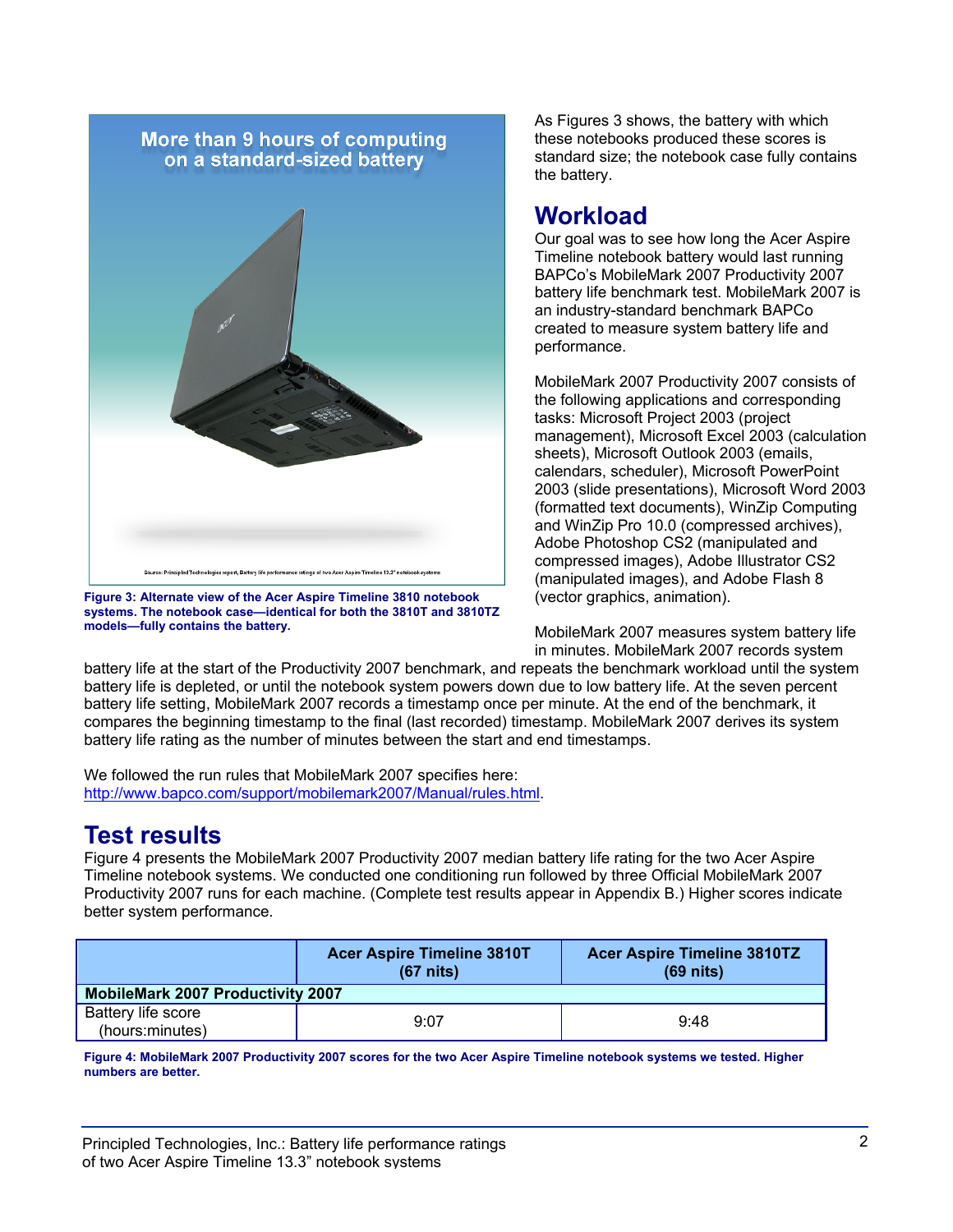Because screen brightness can affect the amount of energy a system consumes, we check the brightness of every system we test and adjust it when necessary. We set the levels of brightness to match as closely as possible and to meet MobileMark's required minimum brightness of 60 nits. The brightness at which we tested each system, in nits, appears in parentheses in Figure 4.

# **Test methodology**

This section details the methodologies we followed in testing the systems.

### **Initial setup**

When the systems arrived, we unpacked and set up each one. We went through the following process with the Windows Vista Home Premium systems the first time we booted it:

- 1. At the Set up Windows screen, select United States, English and U.S. keyboard, and click Next.
- 2. At the Microsoft and Manufacturer End User License Agreements, select Yes, I accept them, and click Next.
- 3. Enter a user name.
- 4. Leave the password blank, and click Next.
- 5. Name the computer with its model, and click Next.
- 6. At the Help protect Windows automatically screen, click Ask me later (because our goal is to test each PC as it came directly out of the box).
- 7. At the Review your time and date settings, select Eastern Time, and click Next.
- 8. At the Thank you screen, click Start.
- 9. At the MyWinLocker Initialization dialog, click Start.
- 10. Type confirm a master password Password1, and click Next.
- 11. Click Ok to exit MyWinLocker.
- 12. At the registration screen, select No, from the reseller question, and click Next.
- 13. Fill out the registration information, uncheck the box for services and updates, and click Next.
- 14. Select Personal use and Place of Purchase, and click Register.

### **Capturing an image of the hard drive**

We used Symantec's Ghost product to capture an exact image of the hard disk. We followed this process to capture the image:

- 1. Restart the computer.
- 2. Insert a bootable network CD.
- 3. At the Current Configuration dialog screen, press the Escape key to accept the automatic network options.
- 4. At the DOS command prompt, use the net use command to map a network drive to the dedicated Ghost image server: type net use  $z: \{\qtext{host} \qtext{host} \}$  and press Enter.
- 5. Type  $z:$  to change to the mapped drive.
- 6. Type ghost and press Enter.
- 7. At the Symantec Ghost screen, click OK.
- 8. Select Local→Disk→To Image.
- 9. Click OK.
- 10. Select the Primary disk, and click OK.
- 11. Click Save.
- 12. At the Compress Image dialog, select Fast.
- 13. At the Proceed dialog, select Yes.
- 14. When the ghost image is complete, click OK, and exit Ghost.
- 15. Reboot the computer.

#### **MobileMark 2007**

#### **Antivirus software conflicts**

MobileMark 2007 is not compatible with any virus-scanning software, so we uninstalled any such software that is present on the notebook PCs before we installed the benchmark.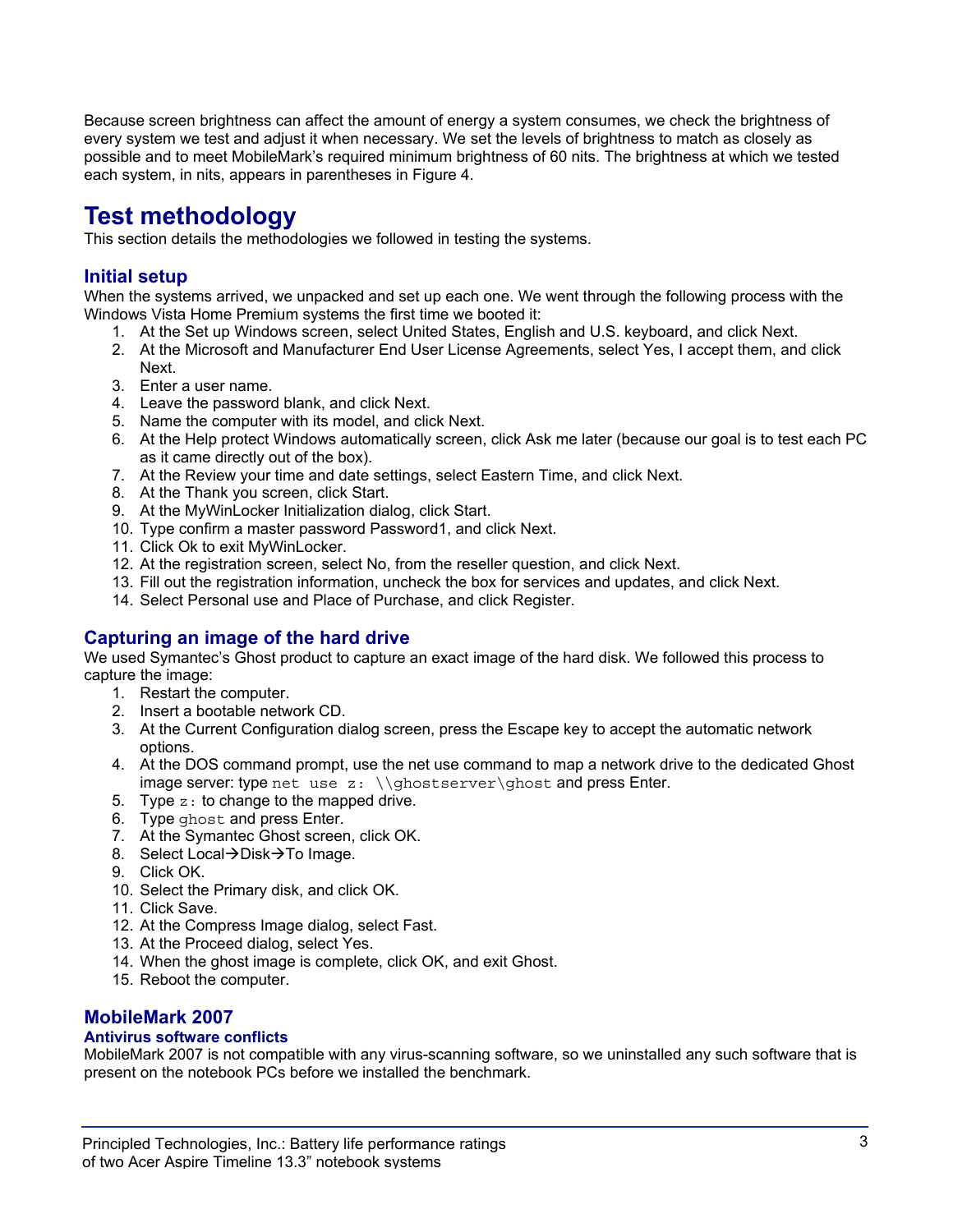#### **Pre-installed software conflicts**

MobileMark 2007 installs the following applications, which its test scripts employ:

- $\bullet$  Adobe Photoshop 6.0.1
- **•** InterVideo WinDVD 6.0
- Macromedia Flash 5.0
- Microsoft Excel 2002
- z Microsoft Outlook 2002
- Microsoft PowerPoint 2002
- Microsoft Word 2002
- Netscape Communicator 6.01
- Network Associates McAfee VirusScan 5.13
- WinZip Computing WinZip 8.0

If any of these applications are already on the system under test, they could cause problems with the benchmark due to software conflicts. To avoid any such issues, before we installed the benchmark, we uninstalled all conflicting pre-installed software applications, including different versions of any of the programs MobileMark uses.

#### **Displaying brightness and power settings**

Because the brightness of a notebook's display affects its battery life, BAPCo requires that, before you test with MobileMark 2007, you make sure the brightness of the notebook's monitor is greater than or equal to 60 nits on a completely white screen while the notebook is unplugged and running on battery power. The measurement follows the standards from the Video Electronics Standards Association (www.vesa.org/Standards/summary/2001\_6a.htm).

We complied with this standard for all the tests we ran by setting each notebook PC's brightness as close to 60 nits as we could without going below that brightness level. We used the following procedure, which assumes we began with the notebook plugged into the power supply, to meet this requirement before we started each test:

- 1. To create a completely blank, white screen, open Microsoft Paint by clicking Start $\rightarrow$ All Programs→Accessories→Paint.
- 2. Open the Attributes by pressing Ctrl+E.
- 3. Enter dimensions that are larger than the current screen resolution. For example, if the screen resolution is 1280 x 800, type 1600 for Width and 1200 for Height.
- 4. Click OK.
- 5. Press Ctrl+F to view the bitmap image and render the screen totally white.
- 6. Wait 45 minutes to allow the screen to warm.
- 7. Unplug the notebook from the power supply, and measure the display's brightness using a luminance meter in the center of the screen. (We use the Gossen Mavolux5032C.)
- 8. If the reading is below or significantly greater than 60 nits, use the notebook's keyboard screenbrightness-adjustment keys to bring the display as close to 60 nits as possible, then retest.
- 9. Allow the notebook to run on battery power for 10 minutes, re-measure the display, and adjust the brightness up or down as necessary.
- 10. Verify that the notebook saved the brightness setting by plugging in the system, unplugging it, and taking another reading. If the notebook did not save this setting, use its power-management application(s) to set the brightness appropriately, and save that setting.

#### **MobileMark 2007 Auto-configuration Tool**

This tool supports three levels of configuration:

- 1 . Only make changes that are REQUIRED in order for the benchmark to run.
- 2 . Additionally, make changes that are RECOMMENDED for repeatable results.
- 3 . Additionally, make changes that help ensure best results.

We choose Level 3 in the Auto-configuration tool unless the client specifically asks us to choose a different level or to manually set the power options.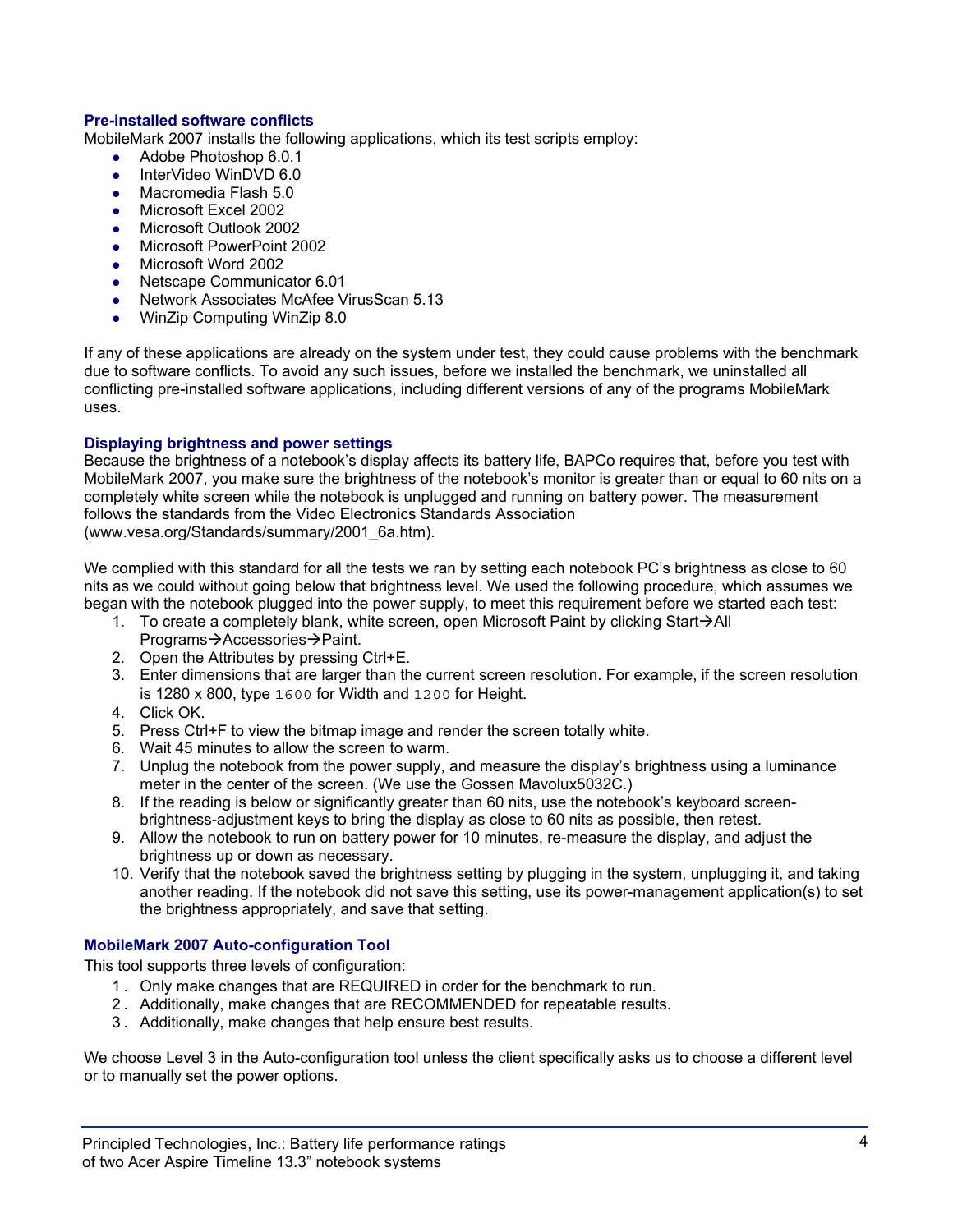The MobileMark Auto-configuration tool makes the following configuration changes at each of the three levels:

#### **Level 1—Required**

- Creates and activates a new power scheme that it names MobileMark 2007.
- Disables hibernate, standby, and display standby.
- Sets hard drive timeout and CPU power management.
- See the following POWER SCHEMES section for details on this scheme.
- Disables Screen Saver.
- Disables Windows Update.
- Disables Desktop Cleanup Wizard.
- Disables User Account Control (UAC).
- Disables Sidebar.

#### **Level 2—Recommended**

- Completes Level 1 steps.
- Disables Windows Security Center warning messages.
- Disables Windows Firewall.
- Disables incoming Remote Desktop connections.
- Disables Windows Error Reporting to Microsoft.
- Prevents the Welcome Center from running at startup.

#### **Level 3—Best scores**

- Completes Level 1 and Level 2.
- Disables Windows Defender.

#### **Power schemes**

The MobileMark Auto-configuration tool creates a MobileMark 2007 power scheme which makes the following power option changes:

- a . Additional settings:
	- Require a password on wakeup: No
- b . Hard disk:
	- Turn off hard disk after: 3 minutes
- c . Wireless Adapter Settings:
	- Power Saving Mode: Maximum Power Saving
- d. Sleep:
	- Sleep after: Never
- e . USB settings
	- USB selective suspend setting: Enabled
- f . Power buttons and lid:
	- Lid close action: Do nothing
	- Power button action: Shut down
	- Sleep button action: Sleep
	- Start menu power button: Shut down
- g . PCI Express:
	- Link State Power Management: Maximum power savings
- h . Processor power management:
	- Minimum processor state: 5%
	- Maximum processor state: 100%
- i. Search and Indexing:
	- Power Savings Mode: Power Saver
- j. Display:
	- Turn off display after: Never
	- Adaptive display: Off (Extends the time that Windows waits to turn off the display)

Principled Technologies, Inc.: Battery life performance ratings  $5$ of two Acer Aspire Timeline 13.3" notebook systems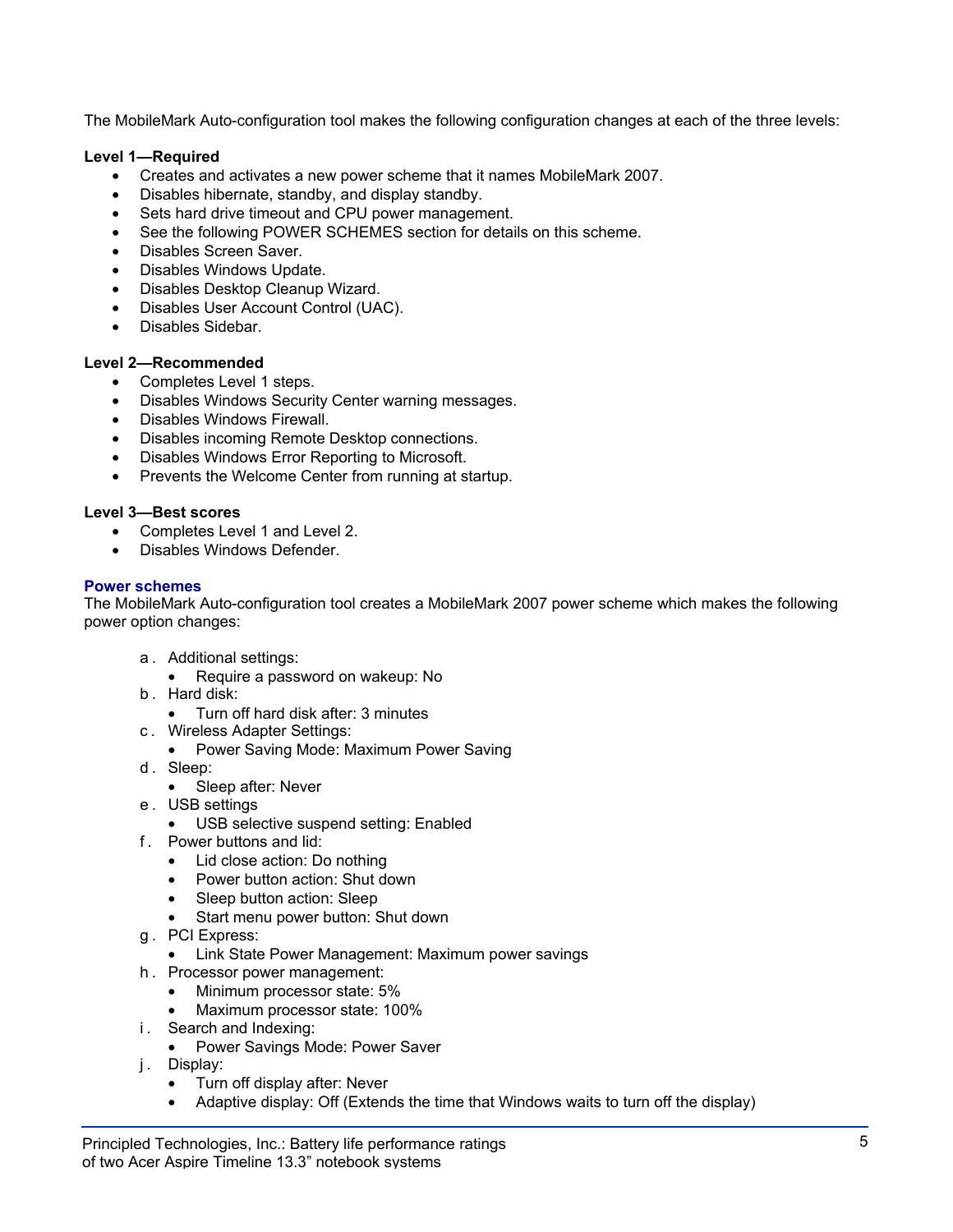- Display brightness: 100% (We then adjust the brightness % to be no less than 60 nits)
- k . Multimedia settings:
	- When sharing media: Prevent idling to sleep
- l. Battery:
	- Critical battery action: Shut down (on battery), Do nothing (plugged in)
	- Low battery level: 0%
	- Critical battery level: 0%
	- Low battery notification: Off
	- Low battery action: Do nothing

#### **Installing MobileMark 2007**

- 1. Reset the notebook to the base image using Symantec's Ghost product.
- 2. Turn off the wireless network adapter by using the external toggle switch.
- 3. Insert the MobileMark 2007 Install DVD in the notebook PC's DVD drive.
- 4. At the Welcome screen, click Next.
- 5. Accept the license agreement, and click Next.
- 6. At the Ready to Install the Program screen, click Install.
- 7. Run the BAPCo Auto-configuration tool, v.1.3.2, to set the power options:
- a. Insert the Auto-configuration tool in the notebook PC's DVD drive.
	- b. Double-click BAPCo\_AutoConfig.exe.
	- c. Type M to choose MobileMark 2007.
	- d. Type 3 to choose the changes that produce the best possible scores.
- 8. Adjust the screen brightness to no less than 60 nits:
	- a. Click the Windows start button, and type power options in the Windows Start Search box.
	- b. Click Change plan settings.
	- c. Click Change advanced power settings.
	- d. Expand the Display option, and change the Display brightness on battery and plugged in, to the correct percentage that produces no less than 60 nits.
- 9. Disable automatic disk defragmentation:
	- a. Click the Windows start button, and type disk defragmenter in the Windows Start Search box.
	- b. Uncheck the box next to Run on a schedule.
- 10. Disable System Protection:
	- a. Click the Windows start button, and type System in the Windows Start Search box.
	- b. Click System Protection.
	- c. Uncheck all disks that are protected, and click Apply.
- 11. Disable Windows Desktop Search indexing:
	- a. Click the Windows start button, and type Indexing Options in the Windows Start Search box.
	- b. Click Modify.
	- c. Click Show all locations.
	- d. Under Summary of selected locations, highlight each Included Location listed, which will automatically take you to the indexed location.
	- e. Under Change selected locations, uncheck the boxes next to each indexed location.
- 12. Defragment the hard drive(s):
	- a. Click the Windows start button, and type disk defragmenter in the Windows Start Search box.
	- b. Click Defragment now.

#### **Conditioning the battery**

- 1. Plug the AC power adapter into the notebook PC, and completely charge the battery.
- 2. Install MobileMark 2007 v1.05, following the steps we outlined in the Installing MobileMark 2007 section earlier in this section.
- 3. Double-click the MobileMark 2007 icon on the desktop.
- 4. Highlight the Productivity 2007 item in the left panel.
- 5. Type System Conditioning as the name for this test in the Project Name field at the top-right panel, and click Next Step.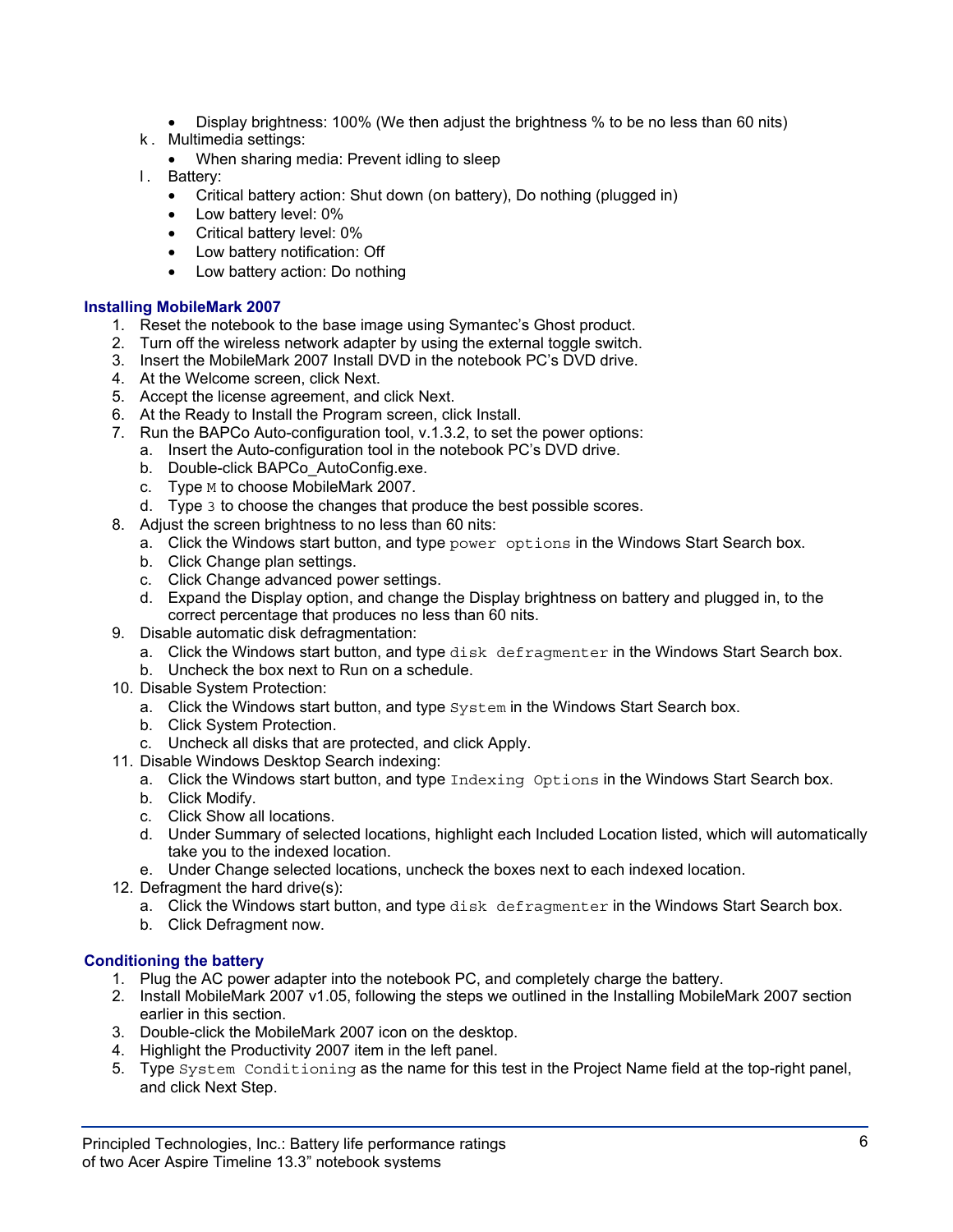- 6. If MobileMark lists no problems or warnings, click Next Step. If it does list any problems or warnings, close MobileMark 2007, and correct the problem(s) before proceeding.
- 7. Unplug the AC power adapter. The Productivity 2007 test begins immediately.
- 8. The test is complete when the notebook PC has fully depleted its battery and is no longer operational when running on battery power.
- 9. Plug the AC power adapter into the notebook PC, and completely charge the battery.

#### **Measuring battery life**

We performed the following steps to run the MobileMark Productivity 2007 benchmark:

- 1. Double-click the MobileMark 2007 icon on the desktop.
- 2. Select the Productivity 2007 test by highlighting it in the left panel.
- 3. Enter a name for this test in the Project Name field in the top right panel, and click Next Step.
- 4. If MobileMark lists no problems or warnings, click Next. If it does list any problems or warnings, close MobileMark 2007, and correct the problem(s) before proceeding.
- 5. Unplug the AC power adapter. The test begins immediately.
- 6. The Productivity 2007 test is complete when the notebook PC has fully depleted its battery and is no longer operational when running on battery power.

We executed the Productivity 2007 test three times on each system and took the median battery life run as the representative score for that test.

#### **Getting the MobileMark 2007 results**

After each MobileMark test completed, we plugged the AC power adapter into the notebook PC and turned on the system. MobileMark 2007 started automatically after the system booted, analyzed the test scores, and opened the Test Results Viewer with the results from the last test.

To submit these results to BAPCo, we saved the test results directory. To do so, we performed the following steps:

- 1. Browse to the C:\ Program Files\BAPCo\MobileMark 2007\results directory:
	- a. Select My Computer.
	- b. Select Local Disk (C:).
	- c. Select the Program Files directory.
	- d. Select the BAPCo directory.
	- e. Select the MobileMark2007 directory.
	- f. Select the results directory. (Note: The name of the directory for the Productivity 2007 results is the name you gave the test in Step 3 of the MobileMark Productivity 2007 process.)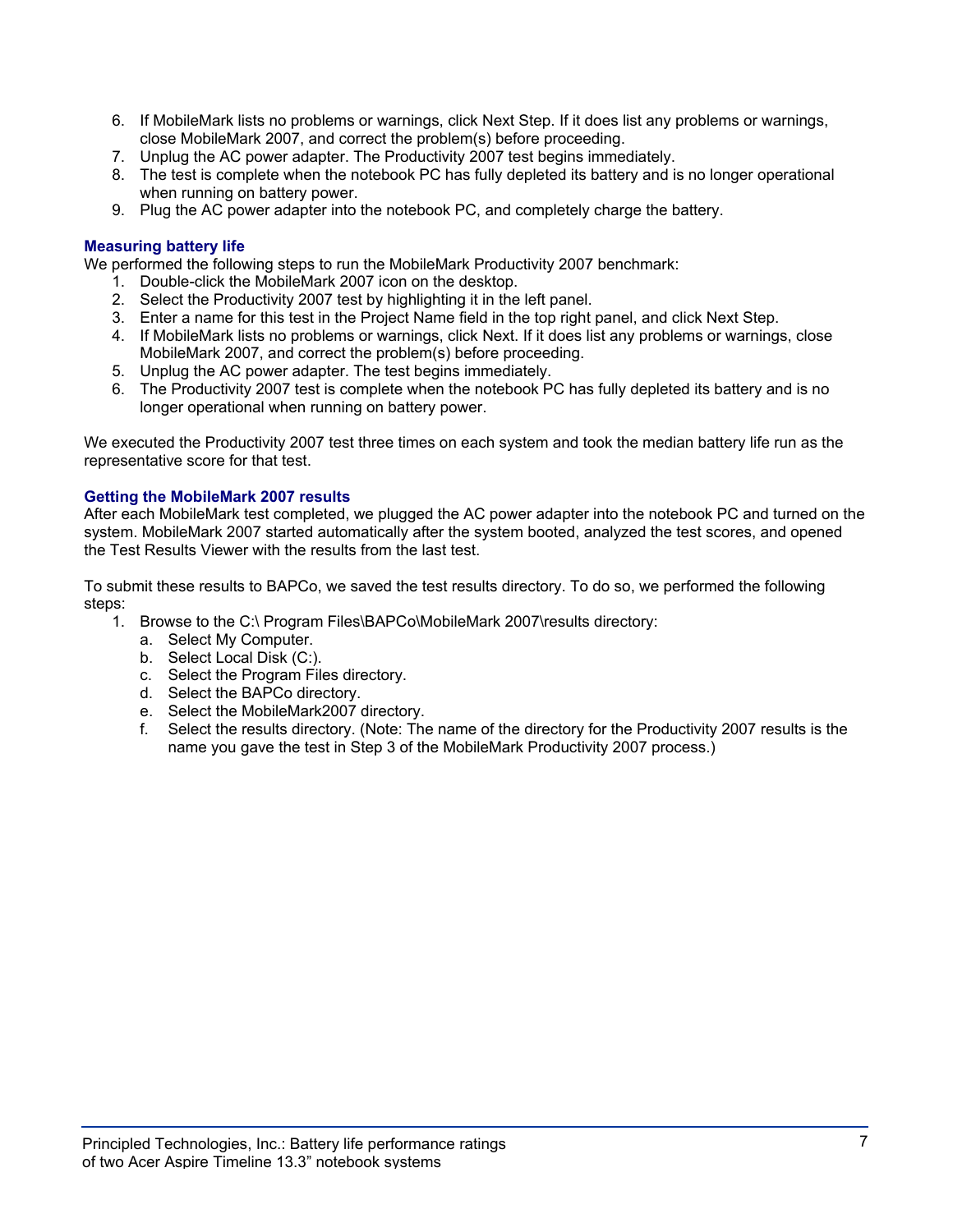# **Appendix A – Test system configuration information**

Figure 5 provides detailed configuration information about each of the Acer Aspire Timeline notebook systems.

| <b>System</b>                                                  | <b>Acer Aspire Timeline 3810T</b><br>Intel Core 2 Duo SU9400<br>1.4GHz | <b>Acer Aspire Timeline 3810TZ</b><br><b>Intel Pentium SU2700</b><br>$1.3$ GHz |  |  |
|----------------------------------------------------------------|------------------------------------------------------------------------|--------------------------------------------------------------------------------|--|--|
|                                                                |                                                                        |                                                                                |  |  |
| <b>General</b>                                                 |                                                                        |                                                                                |  |  |
| Processor and OS kernel:<br>(physical, core, logical)/(UP, MP) | 1P2C2L/MP                                                              | 1P1C1L/UP                                                                      |  |  |
| Number of physical processors                                  | 1                                                                      | 1                                                                              |  |  |
| Single/dual-core processors                                    | Dual                                                                   | Single                                                                         |  |  |
| System power management policy                                 | MobileMark 2007                                                        | MobileMark 2007                                                                |  |  |
| Processor power-saving option                                  | <b>Enhanced Intel SpeedStep</b><br>Technology                          | <b>Enhanced Intel SpeedStep</b><br>Technology                                  |  |  |
| System dimensions (length x width<br>x height)                 | 12.67" x 8.97" x 0.92" (front)/1.13"<br>(back)                         | 12.67" x 8.97" x 0.92" (front)/1.13"<br>(back)                                 |  |  |
| System weight                                                  | 3 lbs. 11 oz.                                                          | 3 lbs. 11 oz.                                                                  |  |  |
| <b>CPU</b>                                                     |                                                                        |                                                                                |  |  |
| Vendor                                                         | Intel                                                                  | Intel                                                                          |  |  |
| Name                                                           | Core 2 Duo                                                             | Pentium                                                                        |  |  |
| Model number                                                   | SU9400                                                                 | <b>SU2700</b>                                                                  |  |  |
| Stepping                                                       | R <sub>0</sub>                                                         | R <sub>0</sub>                                                                 |  |  |
| Socket type and number of pins                                 | Socket P (478)                                                         | Socket P (478)                                                                 |  |  |
| Core frequency (GHz)                                           | 1.4                                                                    | 1.3                                                                            |  |  |
| Front-side bus frequency (MHz)                                 | 800                                                                    | 800                                                                            |  |  |
| L1 cache                                                       | 32 KB + 32 KB (per core)                                               | 32KB + 32 KB                                                                   |  |  |
| L <sub>2</sub> cache                                           | 3 MB (shared)                                                          | 2MB                                                                            |  |  |
| <b>Platform</b>                                                |                                                                        |                                                                                |  |  |
| Vendor                                                         | Acer                                                                   | Acer                                                                           |  |  |
| Motherboard model number                                       | Aspire 3810T                                                           | Aspire 3810TZ                                                                  |  |  |
| Motherboard chipset                                            | Intel GS45                                                             | Intel GS45                                                                     |  |  |
| Motherboard revision number                                    | 07                                                                     | 07                                                                             |  |  |
| System serial number                                           | 91300433623                                                            | 91800345723                                                                    |  |  |
| Bios name and version                                          | Acer V1.01 (04/30/2009)                                                | Acer V1.00 (04/14/2009)                                                        |  |  |
| <b>BIOS</b> settings                                           | Default                                                                | Default                                                                        |  |  |
| <b>Memory module(s)</b>                                        |                                                                        |                                                                                |  |  |
| Vendor and model number                                        | Samsung M471B5673EH1-CF8                                               | Samsung M471B5673EH1-CF8                                                       |  |  |
| <b>Type</b>                                                    | PC3-8500                                                               | PC3-8500                                                                       |  |  |
| Speed (MHz)                                                    | 1,066                                                                  | 1,066                                                                          |  |  |
| Speed running in the system (MHz)                              | 800                                                                    | 800                                                                            |  |  |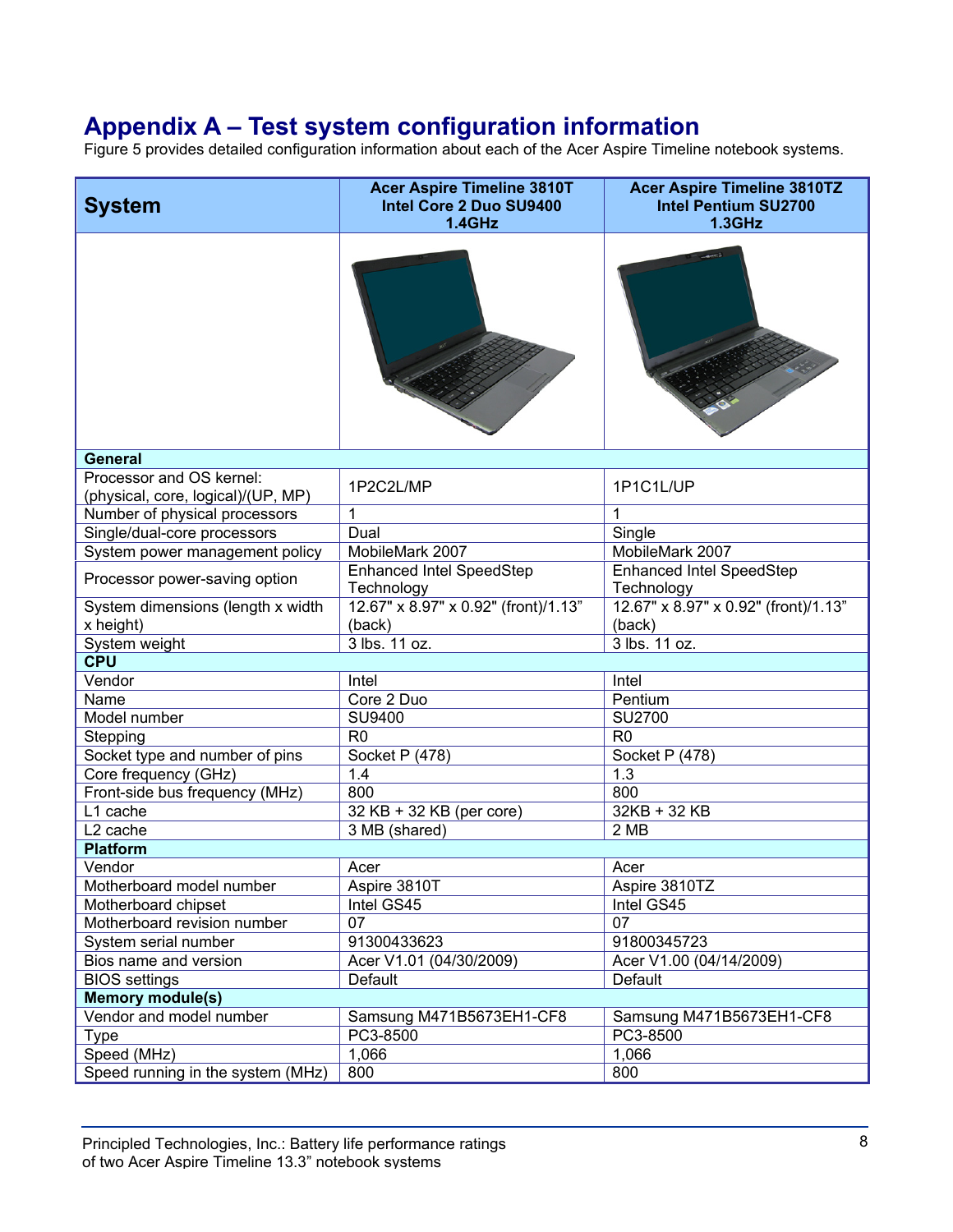| <b>System</b>                                     | <b>Acer Aspire Timeline 3810T</b><br>Intel Core 2 Duo SU9400<br>$1.4$ GHz | <b>Acer Aspire Timeline 3810TZ</b><br><b>Intel Pentium SU2700</b><br><b>1.3GHz</b> |  |  |
|---------------------------------------------------|---------------------------------------------------------------------------|------------------------------------------------------------------------------------|--|--|
| Timing/latency (tCL-tRCD-tRP-<br>tRASmin)         | $6 - 6 - 6 - 15$                                                          | $6 - 6 - 6 - 15$                                                                   |  |  |
| Size (MB)                                         | 4096                                                                      | 4096                                                                               |  |  |
| Number of memory module(s)                        | $\overline{2}$                                                            | $\overline{2}$                                                                     |  |  |
| Chip organization (single-sided,<br>double-sided) | Double-sided                                                              | Double-sided                                                                       |  |  |
| Channel (single/dual)                             | Dual                                                                      | Dual                                                                               |  |  |
| <b>Hard disk</b>                                  |                                                                           |                                                                                    |  |  |
| Vendor and model number                           | Toshiba MK5055GSX                                                         | Hitachi HTS545032B9A300                                                            |  |  |
| Size (GB)                                         | 500                                                                       | 320                                                                                |  |  |
| Buffer size (MB)                                  | 8                                                                         | 8                                                                                  |  |  |
| <b>RPM</b>                                        | 5,400                                                                     | 5,400                                                                              |  |  |
| Type                                              | SATA 3.0 Gb/s                                                             | SATA 3.0 Gb/s                                                                      |  |  |
| Controller                                        | Intel 82801IM (ICH9-M)                                                    | Intel 82801IM (ICH9-M)                                                             |  |  |
| Controller driver                                 | Intel 8.8.0.1009 (02/11/2009)                                             | Intel 8.8.0.1009 (02/11/2009)                                                      |  |  |
| <b>Operating system</b>                           |                                                                           |                                                                                    |  |  |
| Name                                              | Microsoft Windows Vista Home<br>Premium x64                               | Microsoft Windows Vista Home<br>Premium x64                                        |  |  |
| <b>Build number</b>                               | 6001                                                                      | 6001                                                                               |  |  |
| Service pack                                      | Service Pack 1                                                            | Service Pack 1                                                                     |  |  |
| File system                                       | <b>NTFS</b>                                                               | <b>NTFS</b>                                                                        |  |  |
| Kernel                                            | ACPI x64-Based<br>PC                                                      | ACPI x64-based PC                                                                  |  |  |
| Language                                          | English                                                                   | English                                                                            |  |  |
| Microsoft DirectX version                         | 10                                                                        | 10                                                                                 |  |  |
| <b>Graphics</b>                                   |                                                                           |                                                                                    |  |  |
| Vendor and model number                           | Mobile Intel GMA 4500MHD                                                  | Mobile Intel GMA 4500MHD                                                           |  |  |
| <b>Type</b>                                       | Integrated                                                                | Integrated                                                                         |  |  |
| Chipset                                           | Mobile Intel 4 Series Express<br>Chipset                                  | Mobile Intel 4 Series Express<br>Chipset                                           |  |  |
| <b>BIOS</b> version                               | 1744.0                                                                    | 1744.0                                                                             |  |  |
| Total available graphics memory<br>(MB)           | 1,759                                                                     | 1,759                                                                              |  |  |
| Dedicated video memory (MB)                       | 64                                                                        | 64                                                                                 |  |  |
| System video memory (MB)                          | 64                                                                        | 64                                                                                 |  |  |
| Shared system memory (MB)                         | 1,631                                                                     | 1,631                                                                              |  |  |
| Resolution                                        | 1,366 x 768 x 32 bit                                                      | 1,366 x 768 x 32 bit                                                               |  |  |
| <b>Driver</b>                                     | Intel 7.15.10.1666 (02/26/2009)                                           | Intel 7.15.10.1666 (02/26/2009)                                                    |  |  |
| Sound card/subsystem                              |                                                                           |                                                                                    |  |  |
| Vendor and model number                           | Realtek High Definition Audio, Intel<br>High Definition Audio HDMI        | Realtek High Definition Audio, Intel<br><b>High Definition Audio HDMI</b>          |  |  |
| <b>Driver</b>                                     | Realtek 6.0.1.5807 (03/10/2009),<br>Intel 6.10.0.2067 (09/22/2008)        | Realtek 6.0.1.5807 (03/10/2009),<br>Intel 6.10.0.2067 (09/22/2008)                 |  |  |
| <b>Ethernet</b>                                   |                                                                           |                                                                                    |  |  |
| Vendor and model number                           | Realtek RTL8168C PCI-E Gigabit                                            | Atheros AR8131 PCI-E Gigabit                                                       |  |  |
| <b>Driver</b>                                     | Realtek 6.216.120.2009<br>(01/20/2009)                                    | Atheros 1.0.0.14 (03/02/2009)                                                      |  |  |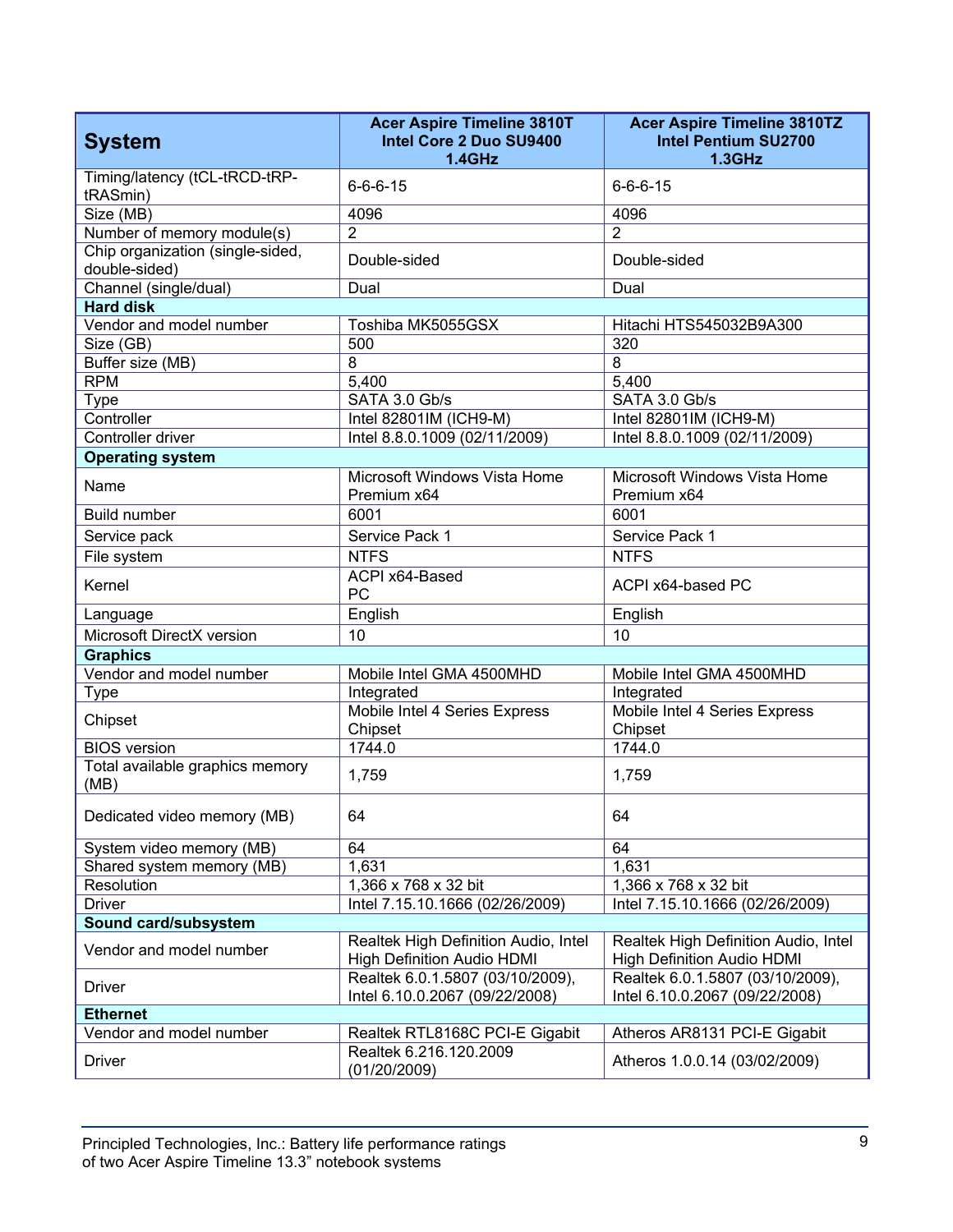| <b>System</b>                  | <b>Acer Aspire Timeline 3810T</b><br>Intel Core 2 Duo SU9400<br>1.4GHz | <b>Acer Aspire Timeline 3810TZ</b><br><b>Intel Pentium SU2700</b><br>$1.3$ GHz |  |
|--------------------------------|------------------------------------------------------------------------|--------------------------------------------------------------------------------|--|
| <b>Wireless</b>                |                                                                        |                                                                                |  |
| Vendor and model number        | Intel WiFi Link 5100 AGN                                               | Atheros AR5B93                                                                 |  |
| <b>Driver</b>                  | Intel 12.2.0.11 (11/17/2008)                                           | Atheros 7.7.0.231 (02/17/2009)                                                 |  |
| <b>Optical drive(s)</b>        |                                                                        |                                                                                |  |
| Vendor and model number        | <b>NA</b>                                                              | <b>NA</b>                                                                      |  |
| <b>Type</b>                    | <b>NA</b>                                                              | ΝA                                                                             |  |
| <b>USB ports</b>               |                                                                        |                                                                                |  |
| Number                         | 3                                                                      | 3                                                                              |  |
| Type                           | <b>USB 2.0</b>                                                         | <b>USB 2.0</b>                                                                 |  |
| Other                          | Media card reader                                                      | Media card reader                                                              |  |
| IEEE 1394 ports                |                                                                        |                                                                                |  |
| <b>Number</b>                  | $\mathbf 0$                                                            | $\mathbf 0$                                                                    |  |
| <b>Monitor</b>                 |                                                                        |                                                                                |  |
| LCD type                       | <b>LED-backlit TFT LCD</b>                                             | <b>LED-backlit TFT LCD</b>                                                     |  |
| Screen size (inches)           | 13.3                                                                   | 13.3                                                                           |  |
| Refresh rate (Hz)              | 60                                                                     | 60                                                                             |  |
| <b>Battery</b>                 |                                                                        |                                                                                |  |
| Type                           | Acer AS09D70 Lithium-ion                                               | Acer AS09D70 Lithium-ion                                                       |  |
| Size (length x width x height) | 10.75" x 2" x .75"                                                     | 10.75" x 2" x .75"                                                             |  |
| Rated capacity                 | 5,600mAh/11.1V (56Wh)                                                  | 5,600mAh/11.1V (56Wh)                                                          |  |
| Weight (ounces)                | 12                                                                     | 12                                                                             |  |

**Figure 5: Detailed system information for the notebooks we tested.**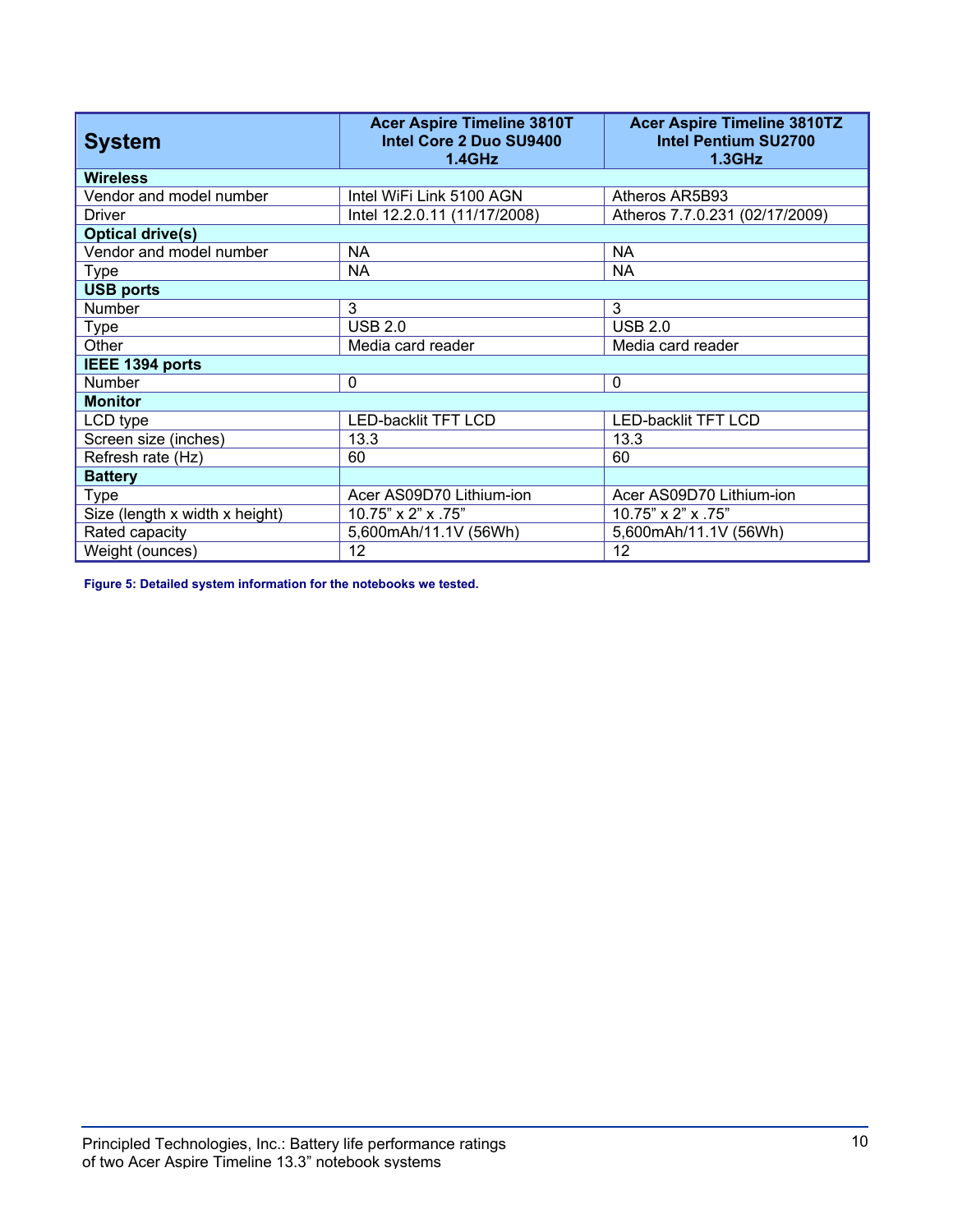# **Appendix B – Complete test results**

Figure 6 presents the complete MobileMark 2007 Productivity 2007 test results for the two Acer Aspire Timeline notebook systems. We conducted one conditioning run followed by three Official MobileMark 2007 Productivity 2007 runs for each machine. Higher scores indicate better system performance.

|                                                                                  | <b>Acer Aspire Timeline</b><br>3810T (67 nits) | <b>Acer Aspire Timeline</b><br>3810TZ (69 nits) |
|----------------------------------------------------------------------------------|------------------------------------------------|-------------------------------------------------|
| <b>MobileMark 2007 Productivity 2007</b>                                         |                                                |                                                 |
| MobileMark 2007 - Productivity 2007 -<br>Performance Qualification score - Run 1 | 152                                            | 95                                              |
| MobileMark 2007 - Productivity 2007 -<br>Performance Qualification score - Run 2 | 151                                            | 96                                              |
| MobileMark 2007 - Productivity 2007 -<br>Performance Qualification score - Run 3 | 152                                            | 95                                              |
| MobileMark 2007 - Productivity 2007 -<br>Battery Life score (minutes) - Run 1    | 543                                            | 596                                             |
| MobileMark 2007 - Productivity 2007 -<br>Battery Life score (minutes) - Run 2    | 549                                            | 585                                             |
| MobileMark 2007 - Productivity 2007 -<br>Battery Life score (minutes) - Run 3    | 547                                            | 588                                             |

**Figure 6: MobileMark 2007 Productivity 2007 scores for the two Acer Aspire Timeline notebook systems we tested. Higher numbers are better.**